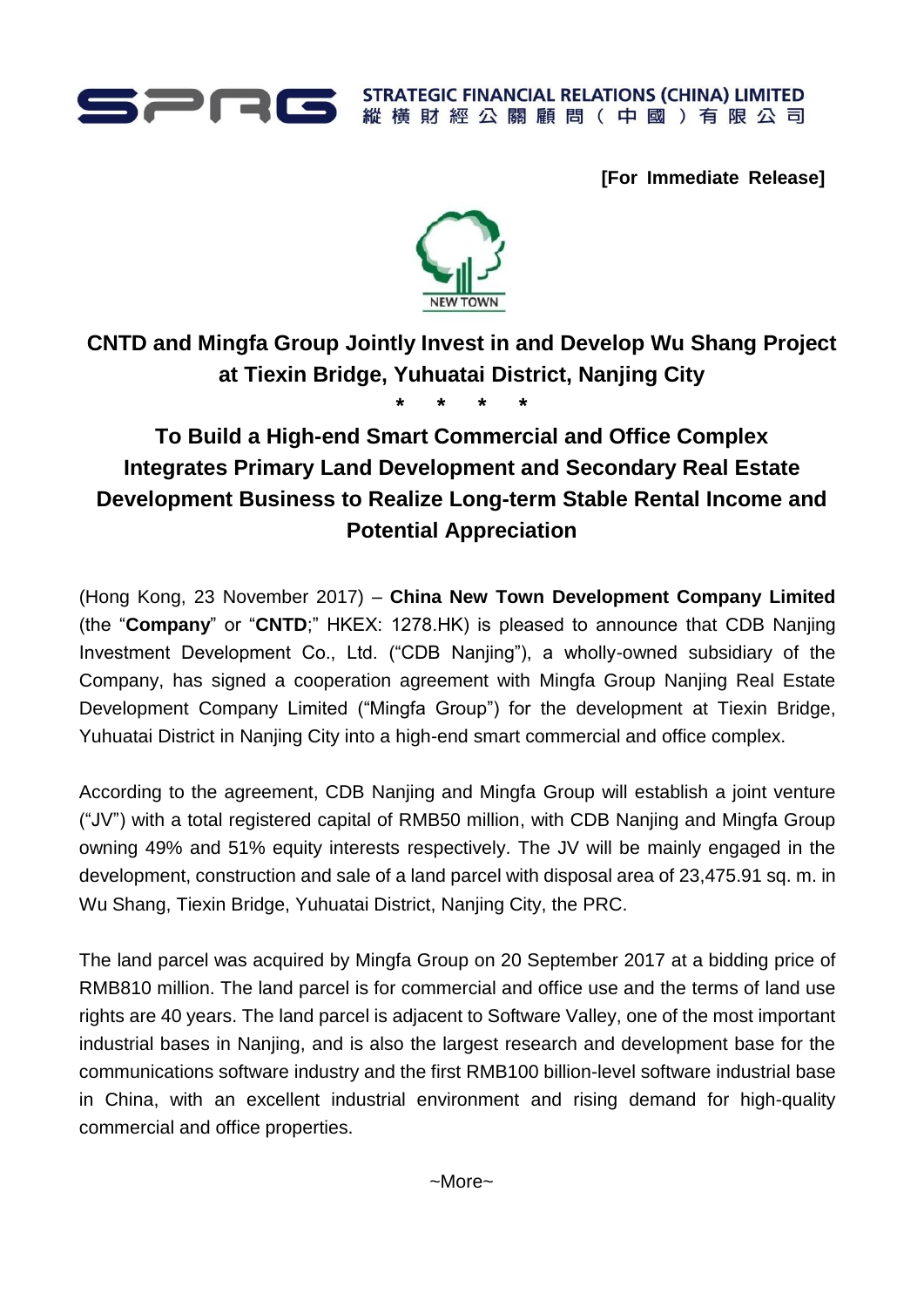As the Company of the view that the land parcel has high potential value for development, the Company then discussed with Mingfa Group to subsequently jointly develop an integrated complex comprising high-end offices, commercial buildings and apartments with a total planned construction area of nearly 120,000 sq. m. Also, according to the requirements of land auction, an office facility of at least 20,000 sq. m. and commercial buildings covering 35,000 sq. m. are to be held and operated by the developer in the long term. Consequently, after the construction of the properties on the land parcel, not only can the Company enjoy revenues from the rental income and sales proceeds, but also hold good commercial and office properties for long-term investment, which can enhance the Company's property portfolio quality and access to long-term stable rental income and appreciation potential, thereby creating better investment value for the shareholders.

CDB Nanjing and Mingfa Group shall each pay an advance to the JV by means of an unsecured shareholders' loan in the principal amount of RMB340 million which will be used for payment of the consideration for acquisition of the land use rights for the land parcel. Both parties shall also pay an advance to the JV by means of unsecured shareholders' loans in the amount of not more than RMB40 million afterwards, for the purpose of settlement of the preliminary expenses of the JV and the underground connection fees. Upon the JV obtaining the State-owned construction land use rights certificate for the land parcel (國有十 地使用權屬證明), Mingfa Group shall transfer 1% equity interest in the JV to CDB Nanjing, such that each of CDB Nanjing and Mingfa Group would hold 50% equity interest in the JV.

As the provincial capital of Jiangsu Province and the only megacity in East China, Nanjing City benefits from a high level of economic development, strong purchasing power of residents and significant regional market appeal, combining to represent a potential boost to the Company's development. The Transactions are its first large-scale investment and operation in properties in Two Bridges since the Company's investment in the Two Bridge Projects in 2014, and reflect its development strategy of expanding from primary land development to the development and operation of downstream properties by carrying out a comprehensive benchmark project in the region. The successful implementation of the primary and secondary development synergies of this project fully demonstrates the feasibility of the strategy which can be replicated in the future.

 $\neg$ End $\neg$